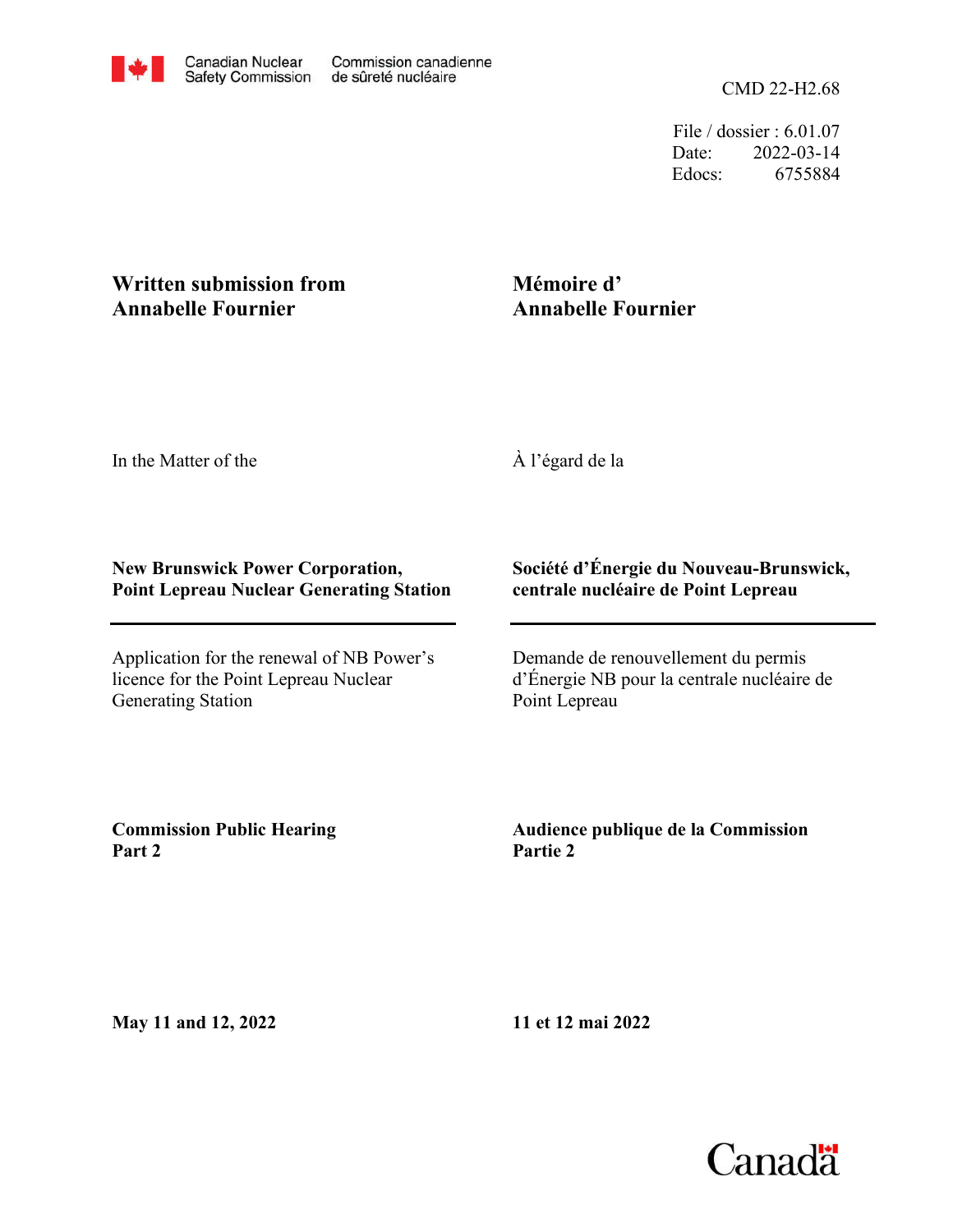From: Sent: To: Subject:

Intervention PLNGS Hearing Ref. 2022-H-02 cnsc.interventions.ccsn@canada.ca March 14, 2022 12:33 PM Annabelle Fournier

## Please consider this email my written intervention to the Canadian Nuclear Safety Commission, regarding the license renewal of the NB Power Point Lepreau Nuclear Generating Station.

I am a young adult whose future will be directly impacted by choosing nuclear over renewables, and who is concerned about the safety risks a 25-year license would bring.

NB Power's request to renew the license of PLNGS for 25 years would effectively prevent any public input during the remaining life of the station. A 25-year license means that we will have no chance to have our say again until 2047! I would be in my 40s, and the people making this decision now will most likely be retired by the time we will feel the repercussions.

Additionally, the Bay of Fundy is one of the natural wonders of North America. We already know that the Lepreau nuclear plant is killing fish in the Bay due to entrainment from the water intake. A 25-year license period may decrease the number of regular assessments of the decline in marine health. The marine environment immediately around the plant has abundant species of fish and many commercially significant species like cod, lobster, scallops, and dulse. In addition to the marine mammals like whales, porpoises, dolphins, and seals that frequent the Bay of Fundy, colonial waterbirds also use the area during seasonal migrations.

The Bay of Fundy is home to a number of federally protected species under the Species at Risk Act, including the North Atlantic right whale, blue whale, and fin whale. Given the globally recognized significance and biodiversity of this region, I am concerned about the long-term environmental effects of the plant, potential accidents, and its eventual decommissioning on the Bay of Fundy.

With the amount of research and studies available about the effects of nuclear power on climate change, on top of everything science has been telling us about the pressing nature of global warming, denying this 25-year license is a no-brainer.

I beg you to expressly consider climate impacts and vulnerabilities when granting a license. As climate impacts become more frequent and pronounced, the CNSC must consider climate change in the context of licensing because of the major safety and environmental issues it poses to operations, health and safety. The precautionary